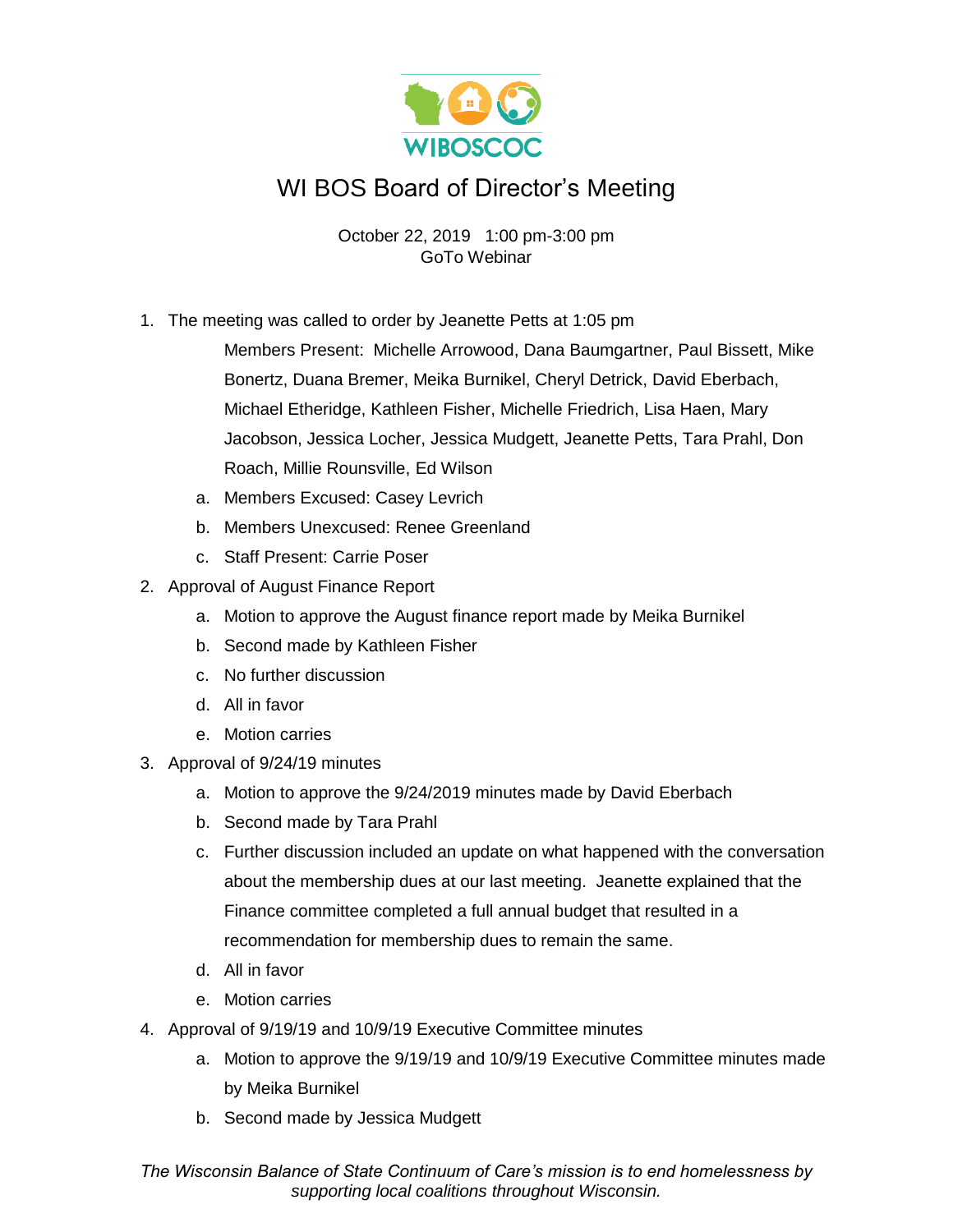- c. Further discussion included confirmation that no recommendations came out of either meeting
- d. All in favor
- e. Motion carries
- 5. Brown and Central Board Directors
	- a. Motion to approve the applications for board of directors for the Brown and Central Coalition made by Cheryl Detrick
	- b. Second by Millie Rounsville
	- c. Further discussion provided clarification that these applications do not go to delegates for final approval because they are local coalition directors not additional directors
	- d. All in favor
	- e. Motion carries
- 6. Michael Etheridge requested to attend the NAEH Conference and to obtain a Scholarship. His intention is to get more information at the conference, and he agrees to present at the BOSCOC meeting about what he learned. His organization would pay for the hotel and he is asking for a scholarship to cover the cost of the flight. he will volunteer so the registration would be covered. Members discussed process which includes an application going out to all members to give everyone an equal opportunity. Carrie provided clarification that we have only supported someone from the Board to go the National Alliance to End Homelessness Conference. We just approved two people through our established application process to go to the PSH conference that is budgeted in the finance report for \$2,000 and is used for match.
	- a. Motion to approve a \$500 allowance for the flight for Michael Ethridge for the National Alliance to End Homelessness Conference Scholarship made by Jessica Mudgett
	- b. Second by Cheryl Detrick
	- c. No further discussion
	- d. All in favor
	- e. Motion carries
- 7. Workgroup reports:
	- a. Policy on Family Separation: Cheryl and Paul. Paul reports that they have completed a draft and will get it to everyone prior to the next meeting.
	- b. Policy on Education: Meika reported that the draft has been completed and submitted to Carrie for review.
	- c. Policy for meeting attendance (include BOD, Committee, Quarterly meetings): Lisa, Mike, Jessica L and Dana. Lisa just received all of the documents that

*The Wisconsin Balance of State Continuum of Care's mission is to end homelessness by supporting local coalitions throughout Wisconsin.*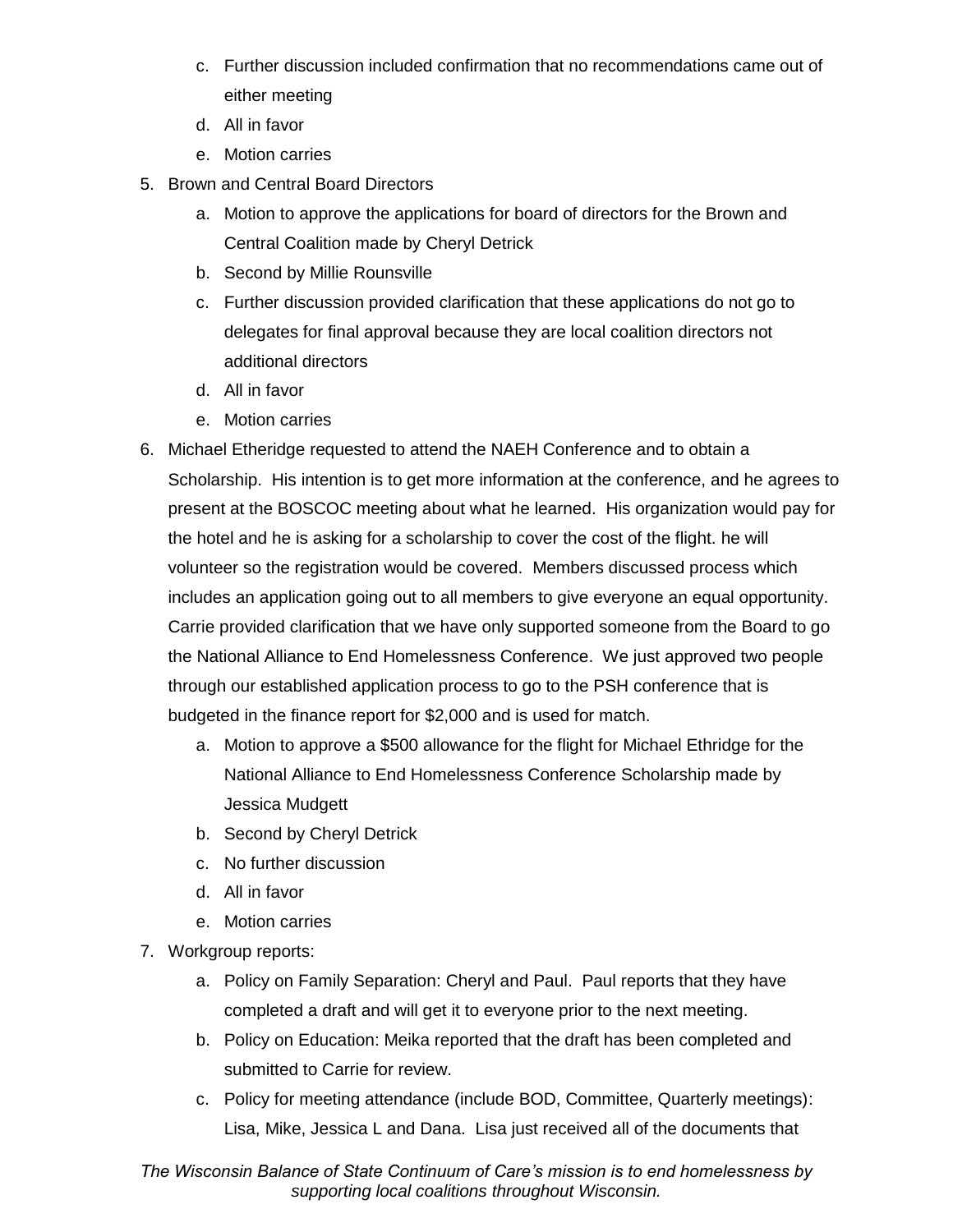contain information regarding required participation in meetings. Lisa will create a rough draft and schedule a meeting in November with volunteers to review and discuss.

- 8. Succession/Alternate for Officers Jeanette had a conversation with Larry Olsen from UW Extension, and he suggested that we add language about temporary Officers to the bylaws. The BOD shall appoint a temporary replacement for any officer that is expected to be unable to perform assigned duties for 60 days or more. Members agreed to revisit at the November meeting.
- 9. Nominating Committee Report: Lisa Haen indicated that officer elections will take place at the board meeting on November  $7<sup>th</sup>$  after the BOS meeting. An email was sent yesterday describing each officer position and requesting nominations prior to the board meeting. Nominations can also occur at the meeting. A certified letter will be sent to Renee Greenland due to lack of participation and contact with the board. Once that letter is delivered, we will move forward with recruiting a board member with lived experience and we are also still in need of a chronic homeless representative.
- 10. November meeting Carrie reviewed and discussed the November agenda. Thursday is the same as discussed previously. Friday Beverly Esbersold and Mike Basford will be presenting in the morning. Following that there will be a Panel on Supportive and Affordable Housing and then the business meeting. Registration ends on Nov. 1<sup>st</sup>.
- 11. Public Policy Report Carrie reported that the various bills are still sitting in the senate. She has been participating in conference calls to help with movement. The four CoC Directors developed a document that included system performance measures which will go out to all republican senators tomorrow and a data form will go to democrats. There is possibly a meeting in November that will be the last chance for the bills to be passed, otherwise it will not happen until next year.
- 12. President's report
	- a. Carrie reported that she is working on match and is still missing either the match forms or notification from board members that their time cannot be used as match.
	- b. Needs the October article from Jessica Locher soon.
	- c. Last Friday on Rural COC call from across the state and WI with HUD to discussed what they liked and did not like about the Collaborative application. More funding becoming available for DV and Youth Demonstration Grant soon and next round there will be more money for DV.
	- d. Working with Ryan, Meredith and Leigh to problem solve and work through several concerning monitoring.
- 13. Other Business/Other Committee Reports

*The Wisconsin Balance of State Continuum of Care's mission is to end homelessness by supporting local coalitions throughout Wisconsin.*